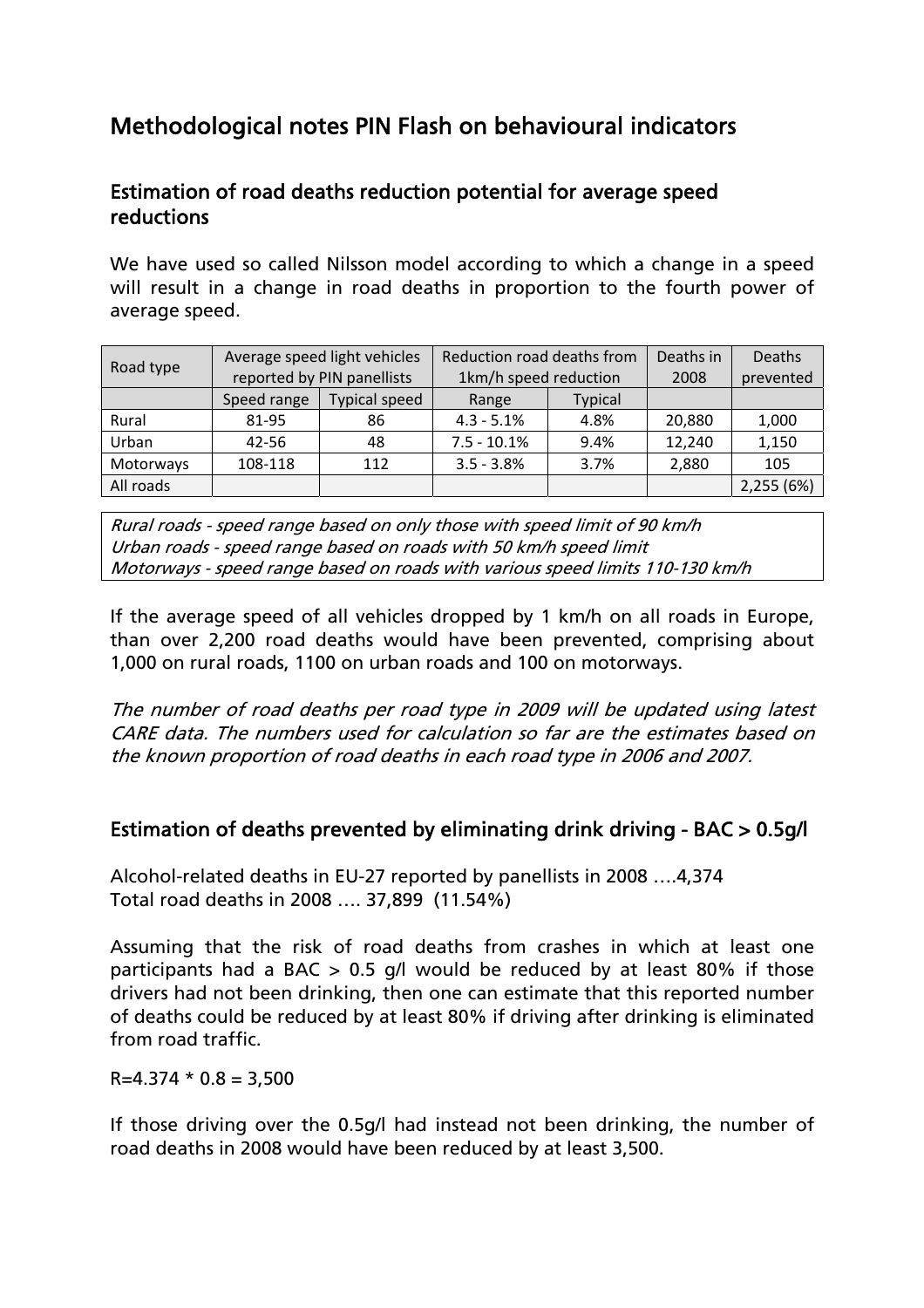### Estimation of car occupants' lives saved through (increased) seat belt use

Based on the seat belt wearing rate and effectiveness, as well as the number of occupants killed in road crashes in an existing situation, the estimated number of occupants' lives that would be saved if the situation changed is calculated using a method developed by Chris Schoon (SWOV) and Richard Allsop (University College London). The method is presented for car drivers and then applied for all types of car occupants.

Schoon, C.C. Toelichting op rekenprogramma's 'Besparing slachtoffers bij gebruik van beveiligingsmiddelen'. SWOV-report D-94-13,1994, and ETSC 1st Road Safety PIN Report 2007

#### Lives saved if the accident rate is independent of seat belt wearing

Assuming that wearing a seat belt cuts by half the number of drivers who would die in potentially fatal accidents, and a proportion D1 of drivers is wearing belts in an existing situation, then the number S1 of drivers who are actually killed in crashes can be calculated as

 $S1 = N*(1-D1*0.5)$ 

where N is the number of drivers who would be killed in that situation if none wore belts. Then

 $N = 51/(1-D1*0.5)$  (1)

The same holds for another situation, in which a proportion D2 of the same drivers is wearing belts.

 $S2 = N^*(1-D2*0.5)$  (2)

To calculate the lives saved in the new situation based on data for the old situation, we substitute (1) in (2).

 $S2 = S1 * {(1-D2 * 0.5) / (1-D1 * 0.5)}$  (3)

The number of lives saved through the difference in seat belt wearing between the two situations is:

$$
B = S1 - S2 \tag{4}
$$

Substituting (3) in (4), this number is

 $B = S1*(D2 - D1)*0.5/(1 - D1*0.5)$ 

To estimate the number of lives saved through existing seat belt use, D2 is taken to be zero and the absolute value of B is the required estimate. To estimate the number of lives saved through a maximum use of 99%, D2 is taken to be 0.99.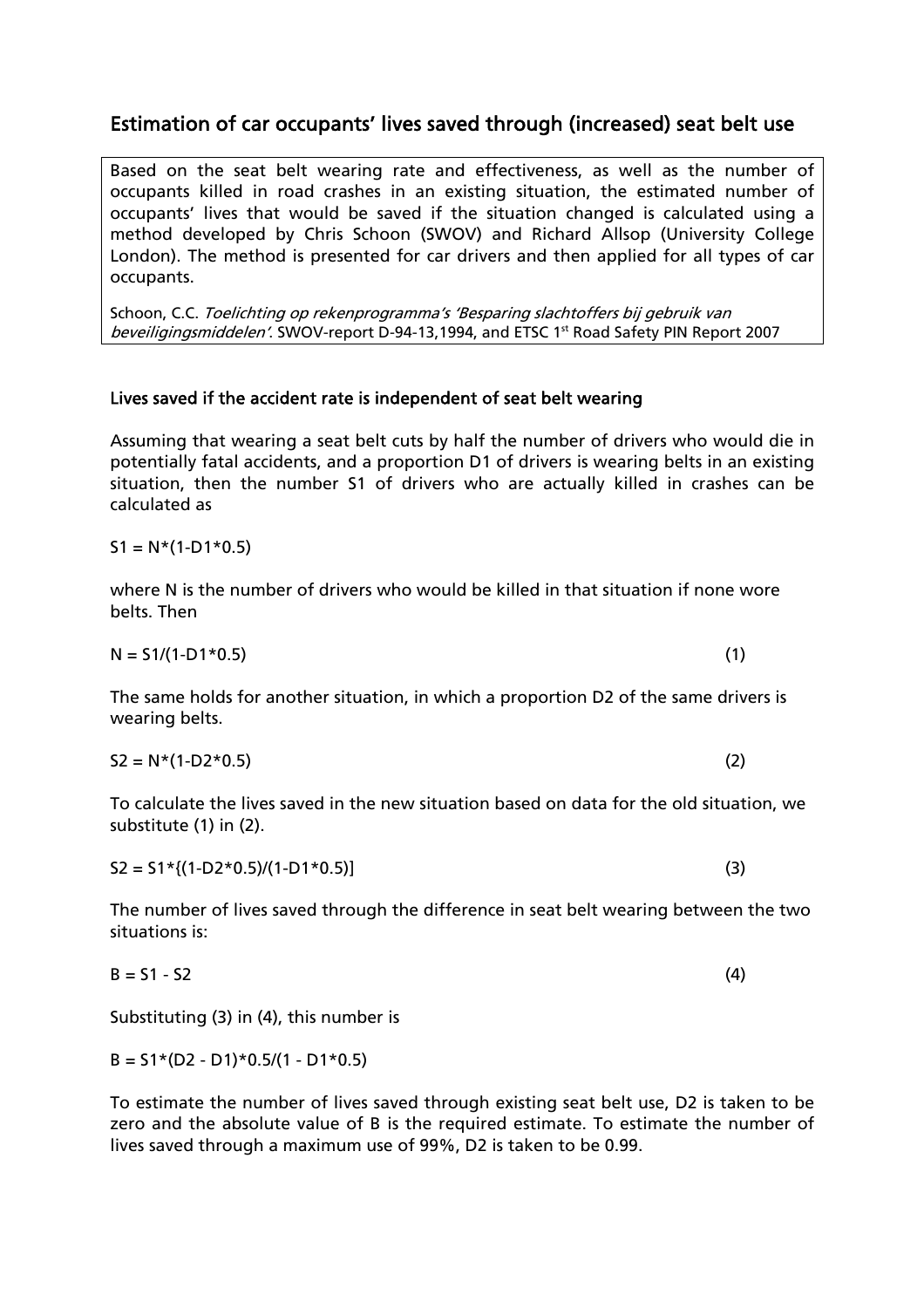#### Lives saved if non-wearers have a higher accident rate than wearers

If the accident rate for unbelted drivers is X times that of belted drivers in both situations, and N is now the number of drivers that would be killed in the existing situation if all drivers had the accident rate of the belted drivers but none wore belts, then the number if drivers killed in the existing situation is

$$
S1 = N^*[(1 - D1)^*X + 0.5^*D1]
$$
 (5)

and the number of drivers killed in the new situation would be

$$
S2 = N^*[(1 - D2)^*X + 0.5^*(D2 - D1)^*X + 0.5^*D1]
$$
 (6)

It then follows that

 $B = S1*0.5*(D2 - D1)*X/[(1 - D1)*X + 0.5*D1]$ 

As before, to estimate the number of lives saved through a maximum use of 99%, D2 is taken to be 0.99. Increased risk on the part of unbelted drivers in the existing system has no effect on the estimate of the number of lives saved through existing seat belt use.

### Number of killed car and other light vehicle occupants in EU-27

To estimate the number of lives saved with seat belts, the number of killed occupants is required. At the level of EU-27 countries, the number of occupant deaths in 2009 must be estimated from data available in CARE. The estimation has been done in the three steps:

- 1. The number of killed drivers in light vehicles in 2008 for EU-27 is available from CARE database. The only missing value for Cyprus was estimated as 28. (This corresponds to34.5% of all road deaths - as the average in EU-27 countries) ..... 12,540
- 2. The number of killed front seat passengers and rear seat passengers separately is available in 15 EU countries. In these countries, they total 2,028 and 1,336 deaths respectively, while the number of killed drivers in these countries is 7,507. From these numbers, one can extrapolate the numbers of killed front seat and rear seat passengers in 2008 in EU-27 countries as 3,388 and 2,232 persons.
- 3. To estimate the number of killed light vehicle occupants in 2009 for the EU-27, one can assume that the reduction in the total number of deaths between 2008 and 2009 of 8.64% applies also for the category of light vehicle occupants: then the numbers of killed drivers and front seat and rear seat passengers in light vehicles in 2009 are estimated as: 11,457 / 3,095 / 2,039.